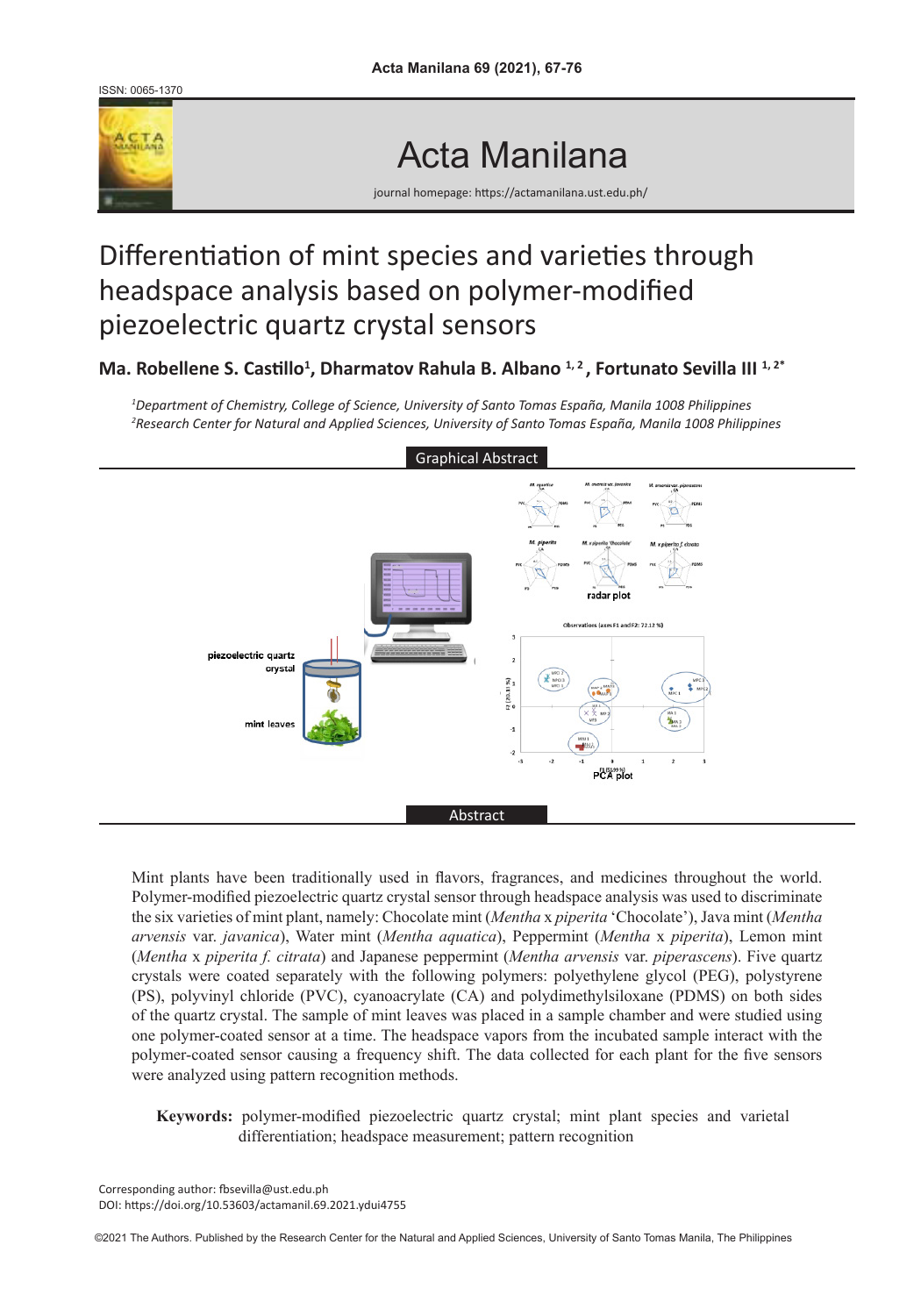#### **Introduction**

The mint plants have attracted considerable interest because of the increasing economic prospects of the essential oil derived from these plants. These plants belong to the genus *Mentha* which includes herbs with strongly aromatic leaves [1]. The well-known species in this genus are peppermint (*Mentha* x *piperata*) and spearmint (*Mentha spicata*). The leaves contain essential oils, which are composed of volatile organic compounds with a characteristic odor. The essential oils from the different *Mentha* species and varieties are characterized by cooling and astringent properties [1]. These oils are highly prized as fragrances and flavors in the culinary, food and beverage, personal care and cosmetics, pharmaceutical and aromatherapy industries.

The mint essential oils have a dynamic global market estimated to increase to USD346.6 million in 2027 [2]. The expanding demand for these essential oils has engendered a concern for quality control of the herbal material. The authenticity of the herbal species must be confirmed to safeguard the sensory profile and efficacy of the essential oil product. Adulterated or misdeclared, or misidentified plant raw materials must be detected to guarantee product quality and sustain market confidence.

Several quality control methods have been developed for the analysis of the mint herb starting materials. A macroscopic evaluation method has been applied, which involves visual analysis of the anatomical features of the plant [3]. However, this method applies only to fresh plant materials and is unreliable when dried or crushed leaves samples are used [4]in the pharmaceutical and cosmetic industry. DNA-based methods, such as DNA-barcoding, have been employed for the accurate identification of *Mentha* species [5, 6], but these methods are lengthy and require expensive materials and equipment [4].

Chemical methods based on instrumentation have been employed to differentiate mint plants through their essential oils. Gas chromatography/mass spectrometry coupled with chemometric methods yielded fingerprints which were useful in identifying mint species [7]. Ultraviolet/visible spectrometry and Fourier transform infrared spectrometry provided spectral data, which were processed through chemometric methods into fingerprints that differentiated mint species [4]. These two methods required the isolation of the essential oils from the plant samples. Raman spectroscopic measurements carried out on the mint plant trichomes containing the essential oil were able to discriminate not only mint species but also subspecies and varieties [8].

Discrimination of mint species has also been achieved through chemical analysis of the vapor phase above the essential oil or the mint plant sample. Known as headspace analysis, this technique is seen as a sampling method in the determination of volatile substances from a liquid, such as the essential oil, or a solid system, such as the plant tissue containing the essential oil [9]. Headspace analysis has been carried out using gas chromatography to identify the compounds present in the headspace of mint essential oils [10]. Headspace analysis has also been done using modified quartz crystal microbalance devices to differentiate mint species [11,12].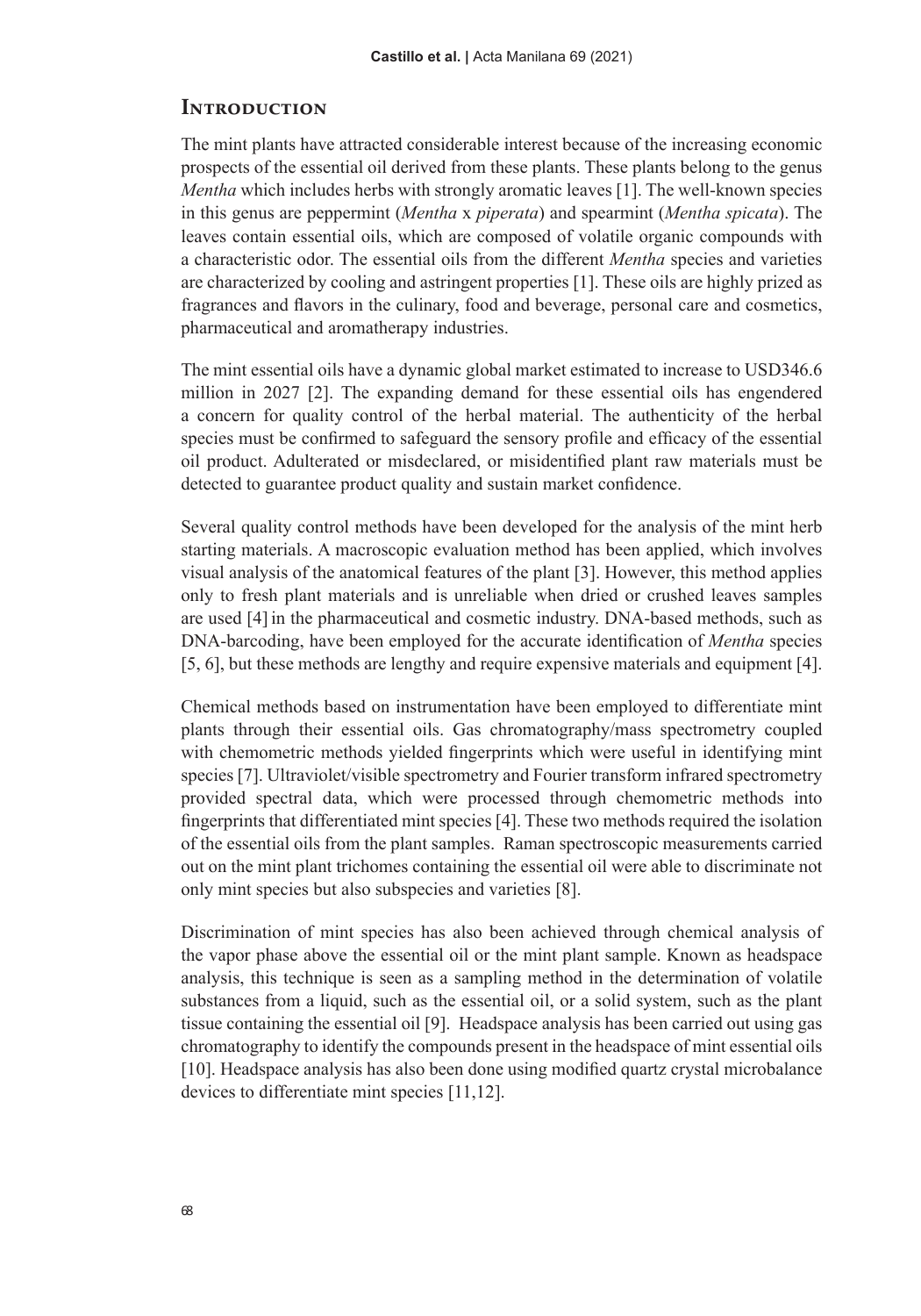This work aimed to discriminate mint species and varieties through static headspace measurement using a set of polymer-modified piezoelectric quartz crystals (PQC). Solid-phase extraction of compounds in the vapor phase is performed by the polymer coating of the PQC, leading to an increase in surface mass, and consequently, a decrease in the oscillation frequency of the PQC. A dynamic headspace sampling has been earlier applied for the differentiation of mint plants through polymer-coated PQCs. Metal oxide nanoparticles and metal-organic frameworks have also been used to modify the surface of PQC sensors for the identification of mint scents [13]. The responses of the sensor array to the various mint leaves samples were processed through multivariate pattern recognition techniques for the differentiation of species and varieties of sample plant of the genus *Mentha*.

#### **Materials and methods**

*Materials.* Polymers of different polarities were used as sensing phase in this study. The polymers, together with their polarities are listed in Table 1. The solvents used to dissolve the polymers were toluene (Tol), tetrahydrofuran (THF) and trichloromethane (TCM), which were obtained from Sigma-Aldrich Chemicals (Singapore) and used as received, without further purification.The piezoelectric quartz crystal (Beijing Chenjing Electronics Co., China) consisted of a 1-µm thick AT-cut 9 MHz quartz crystal wafer (12.5 mm diameter) sandwiched by two polished gold disc electrodes (6 mm).

Six plants of genus *Mentha* were included in this study (Table 2). These plants were obtained from the Bureau of Plant Industry (BPI, Manila, Philippines) and the Manila Seedling Bank (MSB, Quezon City, Philippines), where they were propagated and authenticated. Certificates were provided to vouch for the identity of the plants. The samples included a *Mentha* species (*M. aquatica*), a naturally occurring hybrid (*M. piperata*) and two sets of *Mentha* varieties. Photographs of the plants are presented in Figure 1.

| Polymer                        | <b>Polarity</b>  |
|--------------------------------|------------------|
| polycyanoacrylate (CA)         | moderately polar |
| poly(dimethyl)siloxane (PDMS)  | slightly polar   |
| polyethylene glycol 6000 (PEG) | polar            |
| polystyrene (PS)               | nonpolar         |
| polyvinyl chloride (PVC)       | moderately polar |

**Table 1.** Polymers used as coatings in the study.

**Table 2.** *Mentha* species used in the study.

| Scientific name                  | Common name    | <b>Source</b> |
|----------------------------------|----------------|---------------|
| Mentha aquatica                  | Water mint     | <b>MSB</b>    |
| Mentha arvensis var. javanica    | Java mint      | <b>MSB</b>    |
| Mentha arvensis var. piperascens | Japanese mint  | <b>BPI</b>    |
| Mentha x piperita                | Peppermint     | <b>BPI</b>    |
| Mentha x piperita 'Chocolate'    | Chocolate mint | <b>MSB</b>    |
| Mentha x piperita f. citrata     | Lemon mint     | <b>BPI</b>    |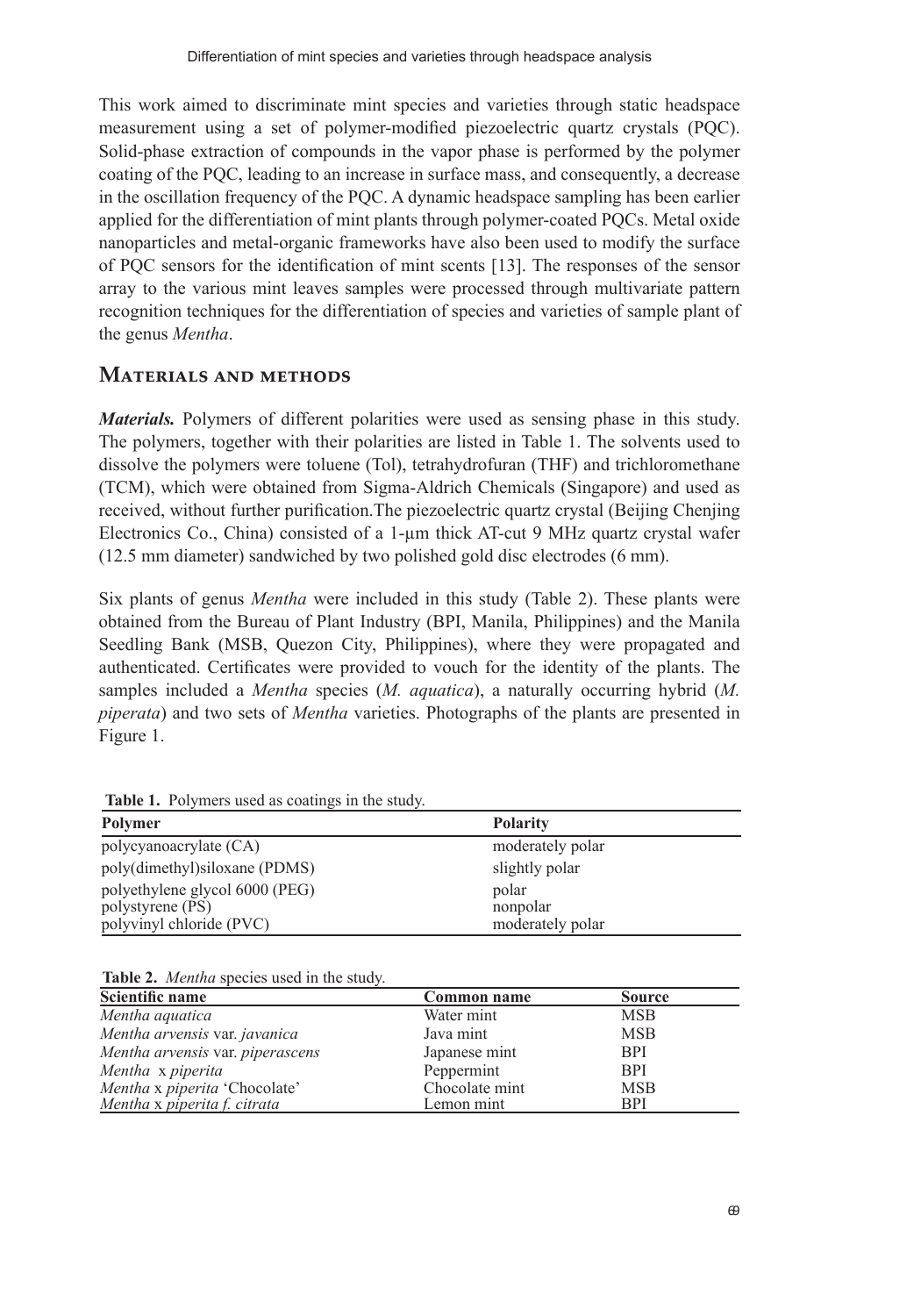





*M. aquatica M. arvensis var. javanica*



*M. piperata M. x piperata*  'Chocolate'



*M. arvensis var. piperascens*



*M. x piperata f. citrata*

**Figure 1.** The *Mentha* plants used in the study.

**Sensor fabrication.** The piezoelectric quartz crystal (PQC) was first cleaned by immersion in chloroform for five minutes and then dried in an oven at 104°C for one hour. The surface of the PQC was modified by coating on both sides with the polymeric sensing phase through a drop casting technique. The coating material was prepared by dissolving 0.02 g of polymer in 10 mL solvent: PVC and CA in THF; PS and PDMS in Tol; PEG in TCM. A 5  $\mu$ L drop of the polymer solution was applied on the gold electrode on each side of the PQC, and air-dried for five minutes.

*Instrumentation.* The instrumentation for measuring the oscillation frequency of the PQC consisted of a sensing chamber, an oscillator circuit, a data acquisition system and a laptop computer. Figure 1 shows a diagram of this system. The sensing chamber was a 30-mL vial which housed the fabricated sensor and contained the leaf sample. The PQC electrodes were connected to a Pierce-IC-based oscillator (SN7400N) which drove the quartz crystal to oscillate in the gas environment. A data acquisition system (National Instruments NI-DAQ SCB-68) measured the oscillation frequency of the PQC, and the data were stored and displayed in a computer system.

*Measurement Procedure.* The leaves samples (0.60 g) were shredded and transferred into a 30-mL sample vial. To ensure the removal of any adsorbed volatile matter, the vial was heated in the oven for ten minutes and then flushed with nitrogen gas. The leaves sample was incubated in the vial at ambient temperature to allow the vaporization of the volatile compounds in the leaves and its equilibration with the solid phase. An empty sensing chamber was used to obtain the baseline response. The empty vial was then replaced with a vial containing the sample. The oscillation frequency of the crystal was monitored until a steady-state value was reached.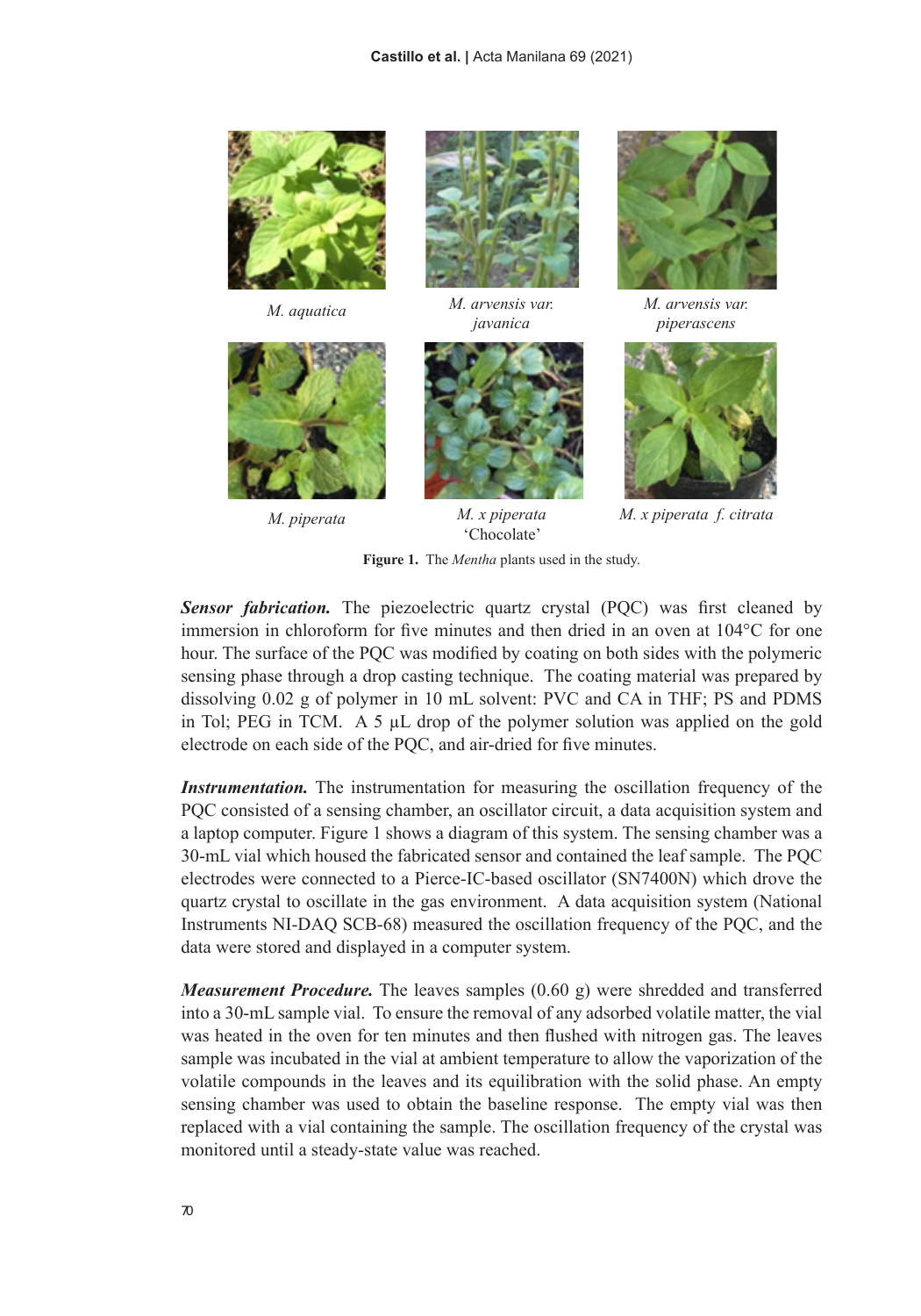

**Figure 2.** Diagram of the instrumentation for oscillation frequency measurement.

Between replicate measurements, the sample container was dried in the oven at 104°C for one hour to remove the remaining volatiles in the sample container. The sensor was purged with nitrogen gas for cleaning and recovery of the baseline response.

*Data analysis.* Graphical representations such as bar graphs and radar graphs were done using Microsoft Excel to visualize the pattern of the sensor responses. Multivariate analysis such as Principal Component Analysis (PCA) and Hierarchical Cluster Analysis (HCA) was performed using the XLSTAT software package (Addinsoft, U.S.A.).

#### **Results and Discussion**

*Sensor response.* The sensors responded immediately upon exposure to the plant headspace, the frequency decreasing and then attaining a steady-state value. A blank (or empty) cell yielded the baseline reading. When the blank cell was replaced by the sample cell, a change in the frequency of the crystal occurred. The sensor response is due to an increase in the surface mass on the PQC caused by the vapor components extracted by the polymer coating. The steady state value indicates an equilibrium between the components in the polymer and the vapor phase. A typical sensor response graph is shown in Figure 3. The time to reach the steady varied with the polymer and with the plant sample, ranging from 3.8 to 16.6 minutes.

The sensor responses were reversible and repeatable. The baseline response was recovered when the sample container was replaced with an empty container and purged with a stream of nitrogen gas. The sensor responses exhibited relative standard deviation of less than 10% for three successive readings. This behavior can be attributed to the reversible physical forces involved in the adsorption-desorption process between the polymer coating and the vapor phase.

*Plant response profile.* Each polymer-modified PQC responded differently to the six plant samples. All the sensors, except the PDMS-modified PQC, exhibited a frequency shift of above 200 Hz. It should be noted that PDMS is a silicon-based polymer, unlike the other polymers used. For each plant sample, a unique pattern was observed for the responses of the set of sensors, as revealed in the bar graph in Figure 4. This response profile could provide a fingerprint for each of the plant samples.The uniqueness of the response profile of each plant is made more evident if the data are normalized and represented as a radar plot (Figure 5).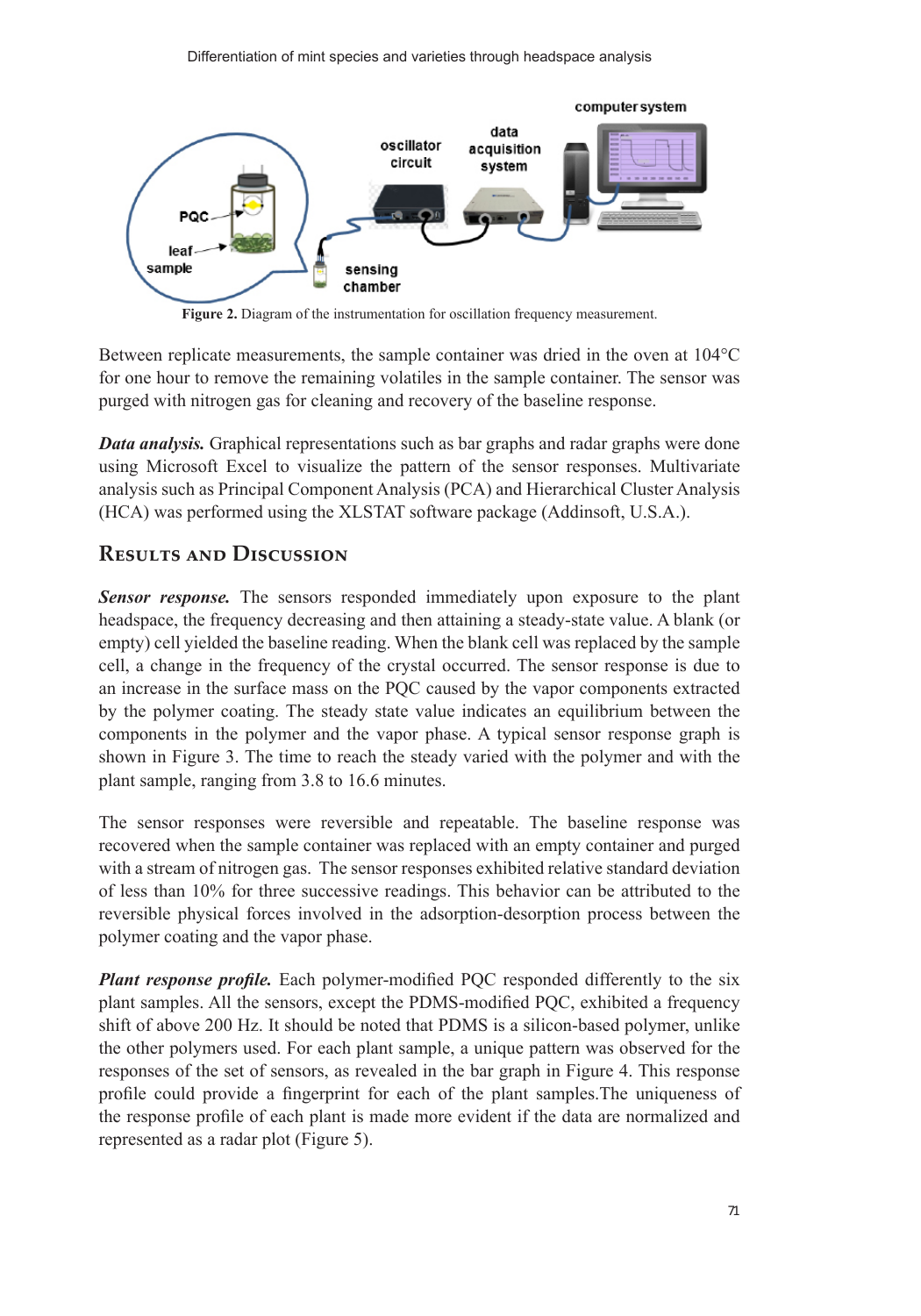Different shapes are obtained for each plant which can be easily discerned as a signature pattern that can discriminate one plant from the others. These plots differentiated each plant sample not only on the species level but down to the variety level.

The response profile of a plant sample is related to the chemical compounds present in the vapor phase. It is dependent on how the volatile components of the herbal sample partition itself between the polymer coating of the sensor and the vapor phase. In general, polar compounds will be sorbed preferentially by a polar polymer. The amount of a compound retained in the polymer phase varies with the polarity of the polymer. In a PQC sensor, the amount of the sorbed compounds determines the magnitude of the sensor response. Thus, for an array of sensors involving polymer coatings of different polarities, each sensor will exhibit a characteristic response to the volatile compounds from a plant sample, and the array will generate a unique response profile for each plant.

*Principal component analysis.* Principal component analysis reduced the dimensionality of the multivariate data set, which consisted of the responses of the sensor array to the plant samples. Two principal components were generated and visualized through a biplot (Figure 6). From the plot, it can be easily recognized that data points from a plant species or variety clustered close to each other, and the clusters were well separated from each other. PCA highlighted and expressed the variation of the response profile with the species or variety of the *Mentha* plant samples quantitatively.

The PCA biplot demonstrates the capability of the sensor array of polymer-modified PQC to discriminate the plant species in the genus *Mentha*, even down to the variety level. The differentiation of plant species and varieties was much better than those observed using UV-VIS and FTIR spectral data [8] and an electronic nose based on quartz crystal microbalances modified with metal oxide nanoparticles, metal organic framework and conjugated polymers [12]. The variety of interactions, such as hydrogen bonding and hydrophobic interactions, between the functional groups in the polymer coating and the volatile compounds, contributed to the unique fingerprint obtained for each species and variety.

*Hierarchial cluster analysis.* Hierarchical cluster analysis of the multivariate data set of the response profile yielded the dendrogram shown in Figure 7. The diagram is based on the Euclidean distance computed between data points and clusters of data points in the multivariate data set. The closeness of points or clusters provides a measure of the similarity. Each group occurring in the dendrogram corresponded to a plant species, hybrid or variety.Close inspection of the dendrogram indicates similarity between *M. piperata* and *M. arvensis* var. *piperascens.*

The essential oil of these two plants contain menthol and menthone as the dominant components [13,14]. A similarity is also indicated between *M. piperata* var. *citrata* and *M. arvensis* var. *javanica*.Both plants exhibited a response profile with the highest response generated by the PS-coated PQC sensor (see Figure 4). The essential oil derived from these plants contains a major component with hydrophobic groups, such as linalyl acetate in *M. piperata* var. *citrata* [15] and pulegone in *M. arvensis* var. *javanica* [14].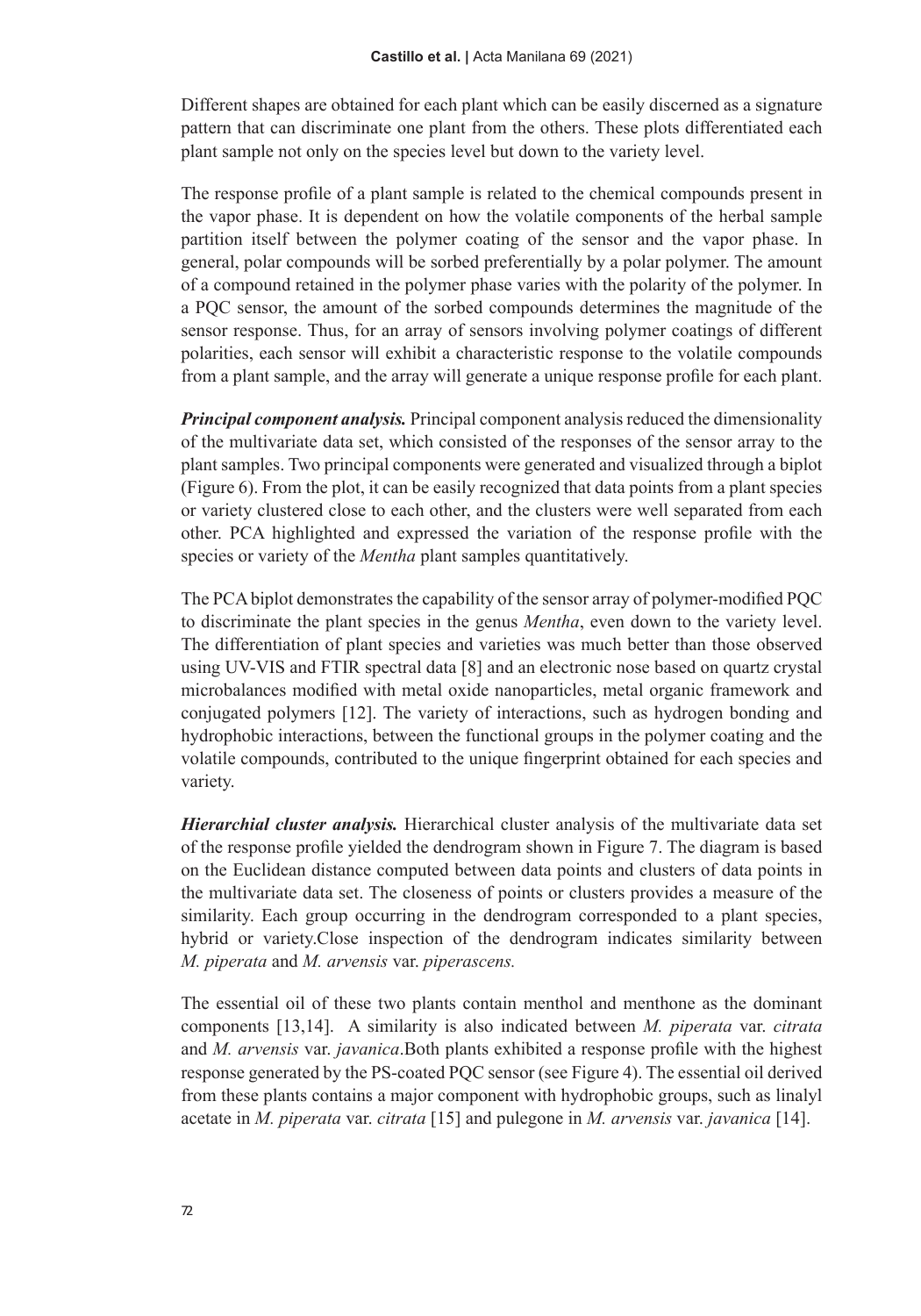

**Figure 3.** A typical response of PEG-modified PQC to Chocolate mint.



**Figure 4.** Response profile of the *Mentha* plant samples. Bar graphs were calculated from triplicate data.



**Figure 5.** Radar plots of the normalized response of the PQC sensors to the *Mentha* plant samples.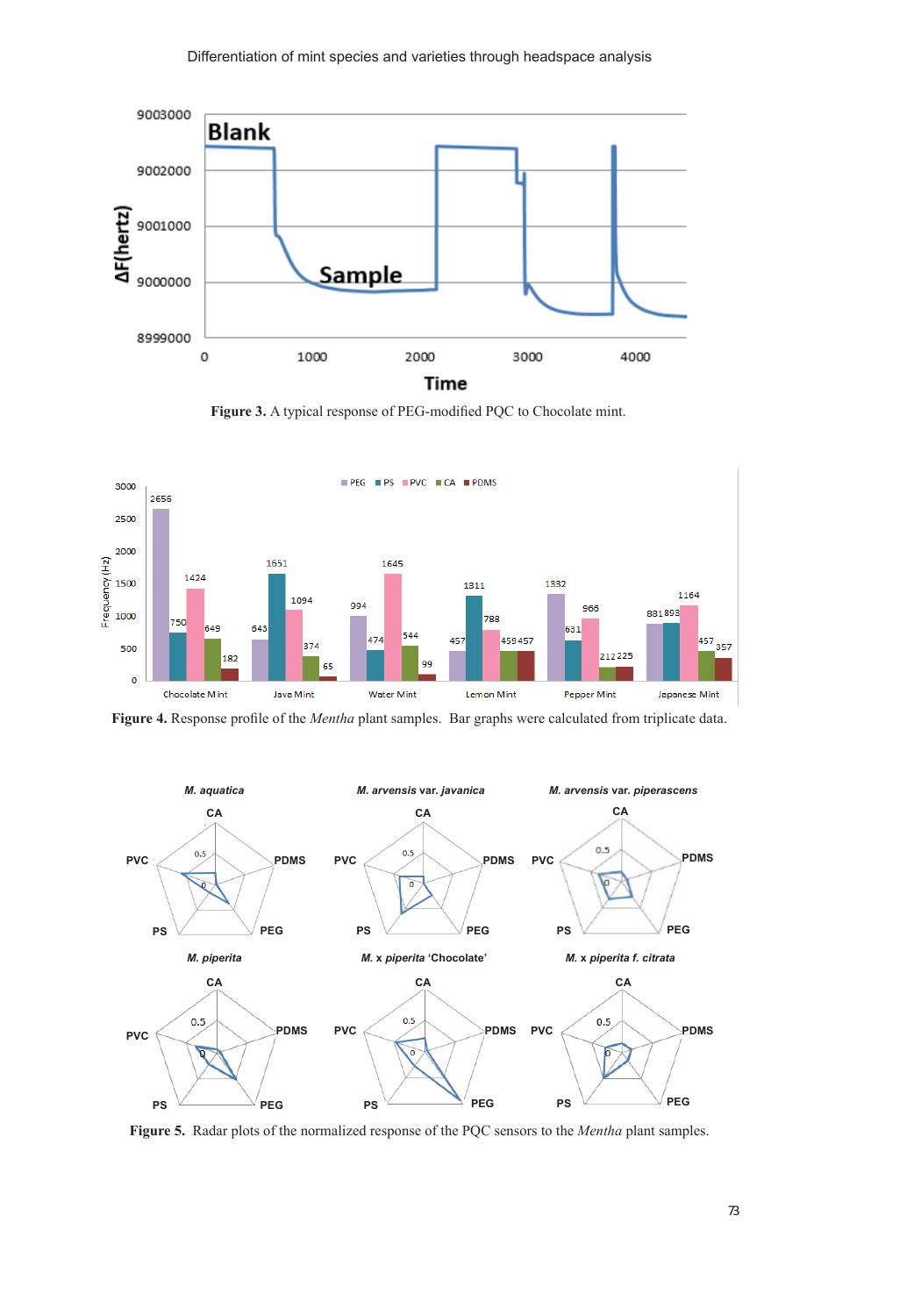



**Figure 6.** Score plot of the two principal components of the PQC sensor responses obtained from *Mentha*  plant samples: *M. aquatica* (MA), *M. arvensis* var. *javanica* (MAJ), *M. arvensis* var. *piperascens* (MAP), *M. piperita* (MP), *M. piperita* var. 'Chocolate' (MPC), *M. piperata* var. *citriata* (MPCI).



Dendrogram

**Figure 7.** Dendrogram of the PQC sensor responses obtained from *Mentha* plant samples: *M. aquatica* (MA), *M. arvensis* var. *Javanica* (MAJ), *M. arvensis* var. *piperascens* (MAP), *M. piperita* (MP), *M. piperita* var. 'Chocolate' (MPC), *M. piperata* var. *citriata* (MPCI).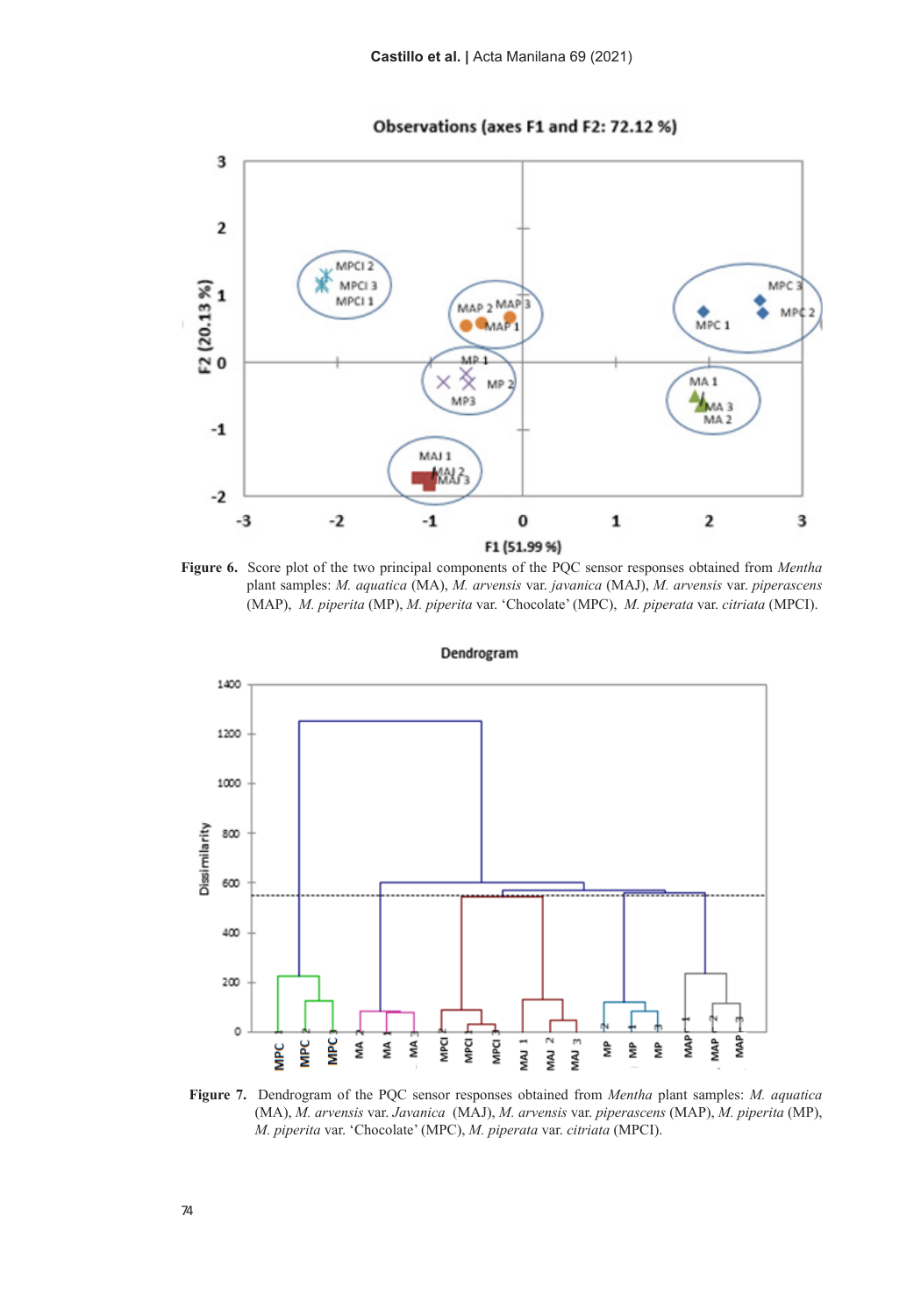# **Conclusion**

*Mentha* plants of different species and varieties were differentiated by a set of five polymer-modified PQC sensors. The method used in the study was simple since measurements were performed by the sensors on the headspace of the plant samples and did not require the extraction of the essential oil from the plant sample. The measurement of the sensor response required a relatively short time since a static headspace analysis involved a solid-vapor phase distribution equilibrium of the compounds in the headspace. The measurement resulted in an efficient differentiation of the plant samples, since polymers of different polarities were used in the sensing phase, resulting in a unique response profile for each plant sample. Discrimination of the plant samples was observed in the radar plot of the sensor responses, in the biplot generated by principal component analysis, and in the dendrogram resulting from hierarchical cluster analysis. A simple, rapid and efficient method for the differentiation of *Mentha* species can be developed based on the results of this study.

## **Conflict of Interest**

The authors declare no conflict of interests related to the manuscript.

## **Author Contributions**

MRSC, DRBA and FSIII were actively involved in the conduct of the work and the writing of the paper. FSIII conceptualized the work, DRBA planned the instrumentation assembly and MRSC carried out the laboratory work. All authors have read and agreed to the final version of the manuscript.

# **Institutional Review Board Statement**

The study did not involve any human or animal subject.

#### **References**

- [1] M. da M. Gomes et al., We are IntechOpen , the world ' s leading publisher of Open Access books Built by scientists , for scientists TOP 1 %, Intech, 15(1), p. 13, **2013**, [Online]. Available:https://www.intechopen.com/books/advanced-biometric-technologies/livenessdetection-in-biometrics%0Ahttps://doi.org/10.32725/jab.2004.016.
- [2] Mint Essential Oils Market Growth, Demand & Trends, 2020-2027, **2020**. https://www. reportsanddata.com/report-detail/mint-essential-oils-market.
- [3] W. H. O. (WHO), Quality control methods for herbal materials,World Heal. Organ. Geneva, Switz., p. pp 187, **2011**, doi: ISBN 978 92 4 150073 9.
- [4] K. Kucharska-Ambrożej, A. Martyna, J. Karpińska, A. Kiełtyka-Dadasiewicz, & A. Kubat-Sikorska, Quality control of mint species based on UV-VIS and FTIR spectral data supported by chemometric tools, Food Control, 129 May, **2021**, doi: 10.1016/j.foodcont.2021.108228.
- [5] V. V. Thakur, S. Tiwari, N. Tripathi, & S. Sapre, DNA barcoding and phylogenetic analyses of Mentha species using, Ann. Phytomedicine, 5(1), pp. 59–62, **2016.**